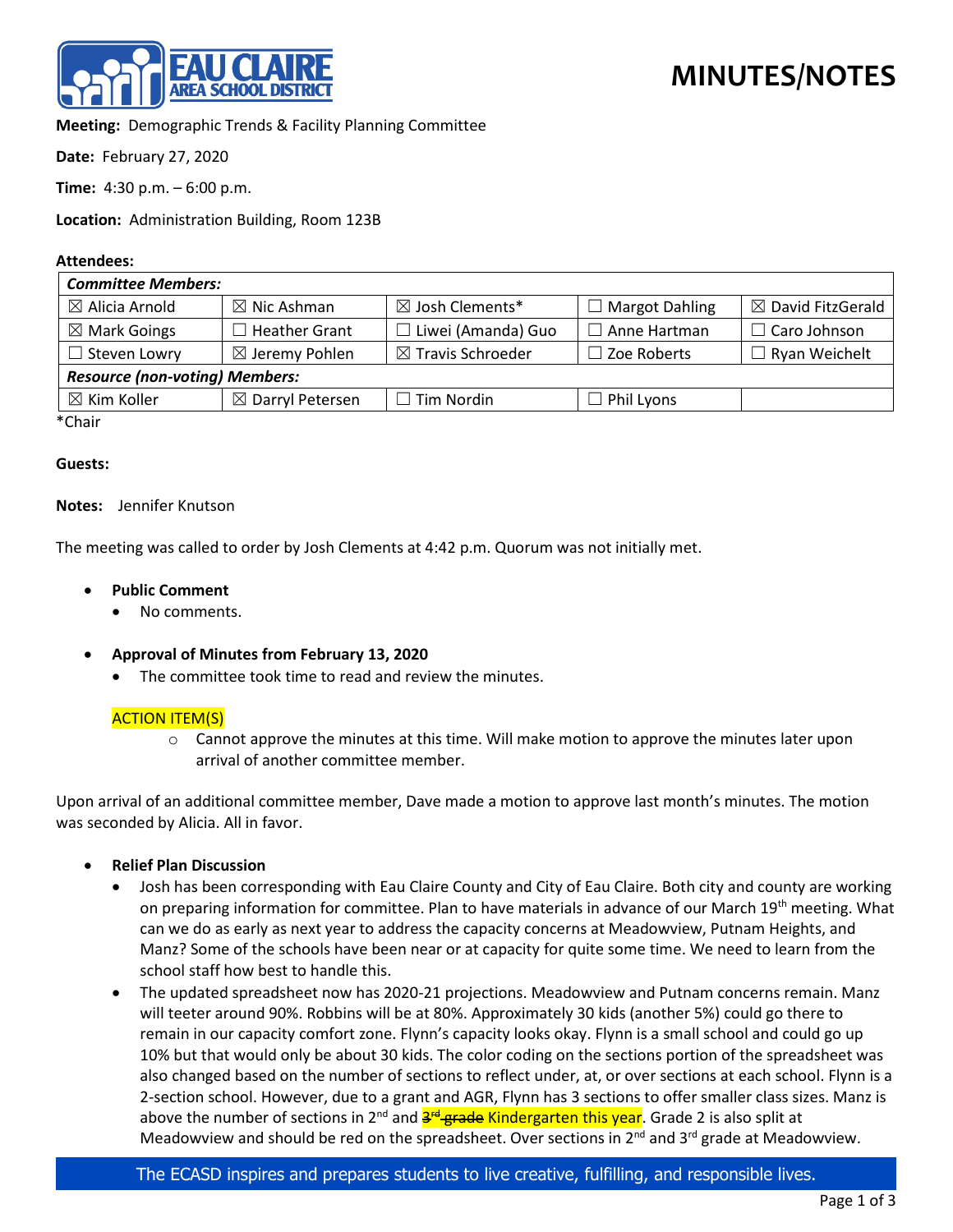- Kim posted guidelines for the number of sections on the wall. In grades 4 and 5, more students are allowed per classroom, up to 29 students. Four sections is 91 or more students. This will help with projections for next year. As an example, Putnam's kindergarten is at 79. They will need to repurpose a space to upgrade from 3 to 4 sections for kindergarten. Do we have an idea across all our schools, how many are having classrooms in the hallway?
- On the provided document, it shares multiple questions that were answered by the south side principals. Elementary schools have an A, B, C schedule for MAPE teachers and **two-three** classrooms are needed for their space. When there are two gym spaces, and classes can be run side by side in some schools. Some schools, like Meadowview, have three physical education spaces but have four classes, so the fourth class is split among the three spaces. The provided document states what has been repurposed. For example, Manz' computer space and closets were repurposed. Some schools no longer have sick bays. At some point, we are starting to compromise on educational outcomes and staff retention. It does not help with staff morale. There are a lot of schools that have a lot of needs. Meadowview appears to be having the most concern. Next year, Manz will need more space. The two grade levels that are 4 sections this year are planned to be staffed only as 3 sections, so that will allow Manz to fit into the existing spaces for next year. If those groups grow and classrooms have to be added, Manz would not be able to accommodate more than 1 additional classroom. When we have enough children to have another section but not enough space, we may have to have larger class sizes than our guidelines state, we may have to have an additional aid. If we needed more classroom space?
- What would it look like to take the special education space to a north side school? If we move 30 students, could the regional hub be moved to another school? We would need to find out which school would have an empty classroom. In a cluster program you may only be shifting 10 students, but you could serve up to 30 students in that space. Does transportation become an issue? Private transportation is typically provided. If there is a swing in the room, there may be added costs to put in another swing at the new location. It would have to be one of the other schools that we just balanced. Even though we cannot change their boundaries for five years, added a class is a special circumstance and should not violate one of our stated principles.
- Do we have any flexibility with existing students to ask a selected grade at Meadowview that has 4 sections if they would be willing to go to Putnam or Manz? We did that with Roosevelt for several years. We offered those families busing to Sherman for the life of their time in elementary. We would need to look on the map and see where. We would need it to make sense for transportation. Would you do it by existing bus route? It would be a new bus route. We could tag onto an existing bus route. It would be best to have Student Transit here and use their expertise.
- Do we have a couple of work group sessions between now and the next meeting to work through some scenarios? The least amount of changes the better. We can impact some of the other grades with move ins. If someone moves in, we assign them to a school, such as all new families in this area go to Robbins. Meadowview is some of the members biggest concerns. Looking at trend analysis, Putnam Heights has gone up versus Meadowview which has gone down. Meadowview has exhausted all their space; whereas, Putnam has some flexible space. It is normal to have bubble years and find creative classrooms, but Meadowview has absorbed all their bubble space. We are trying to find some sort of patch for the immediate future. We have a crisis management issue and a long-term planning perspective.
- The Board approved a timeline for a referendum in 2021. The Board approved a facilities recommendation from Demo & Trends by March. Want to make recommendation before the start of school in September. Demographers project trends in enrollment. Do we want to recommend another study? We have a couple recommendations to take to the Board. Much more important to get the data from the city. Don't know if we would have the study results in time for a recommendation. The information from the city or county will be different and perhaps more precise. The demographers can look at current population, and how it is turning. The city is looking at housing units. What about the census data? We won't get the data for two years, 2022. Then we could get what the data was two years ago, 2018.
- Which schools are the most desirable? Are there people that say, hey I want my kids to go to Robbins? Would Robbins be enough of a draw to get people to switch? We don't want to force anyone's hands. Are there people looking to go to a particular school? Good question. Most people answer that if their kids are